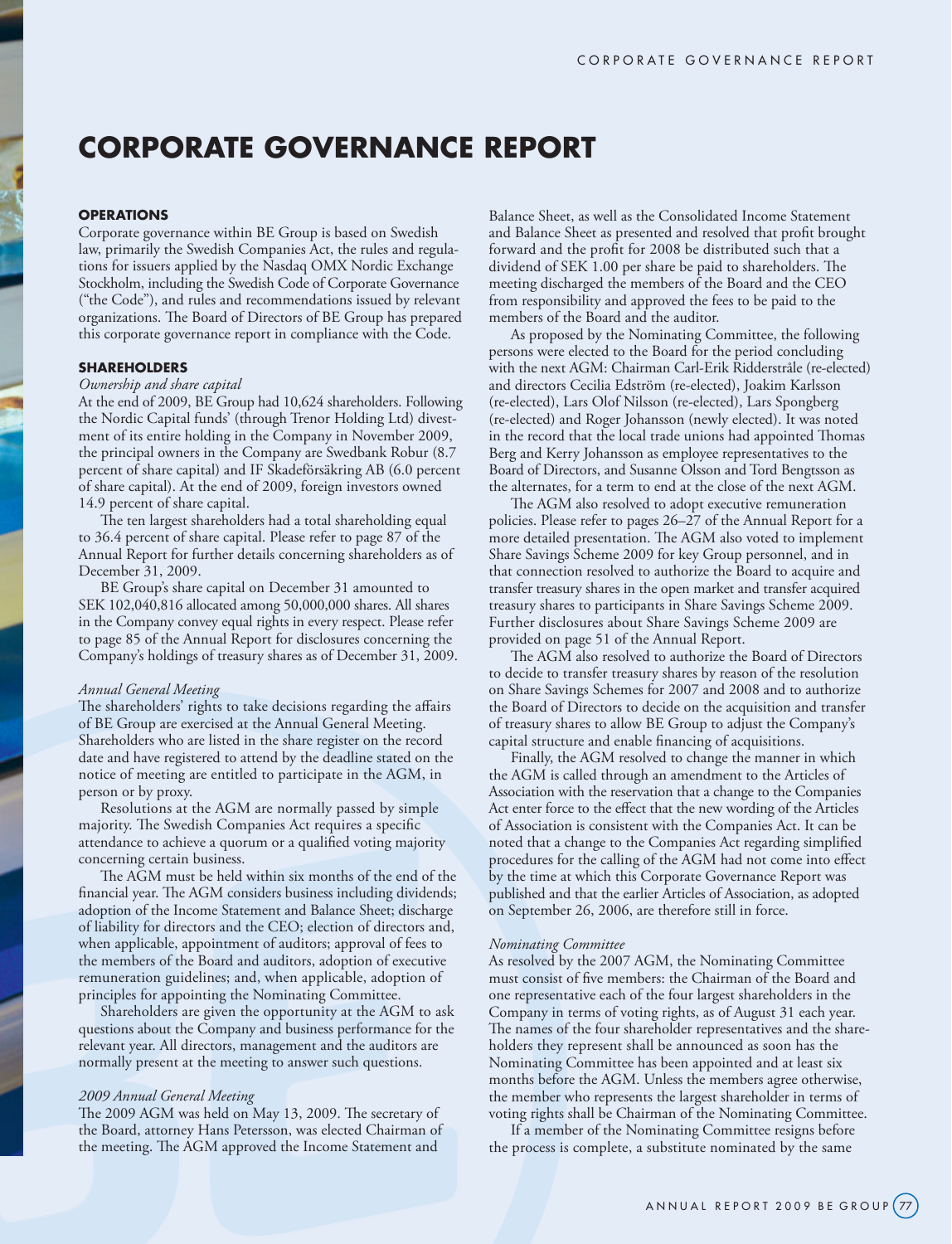shareholder may take that member's place. If there is a significant change in the ownership structure of the Company after August 31, but before the date that falls two months prior to the next AGM, and a shareholder who thus became one of the four largest shareholders in terms of voting rights requests a seat on the Nominating Committee, the Nominating Committee shall provide a seat to the shareholder, either by resolving that the shareholder shall replace the shareholder with the least percentage of voting rights after the change in ownership or by resolving to increase the Nominating Committee by one additional member, on the condition that the Committee shall consist of no more than six members.

The members of the Nominating Committee prior to the 2009AGM are: Chairman KG Lindvall (representing Swedbank Robur Fonder), Frank Larsson (representing Handelsbanken Fonder), Torbjörn Callvik (representing Livförsäkringsaktiebolaget Skandia), Peter Lindell (representing AMF Pension and replacing Ulf Rosberg, the representative of the former principal owner, Nordic Capital following the divestment of its holding) and Carl-Erik Ridderstråle (Chairman of BE Group). The Nominating Committee is tasked with submitting to the AGM its nominations for Chairman of the Board and other directors accompanied by a justified statement regarding the proposal; proposing fees and other remuneration for Board assignments for each director, including any remuneration for committee service; proposing nominations for independent auditors and their fees (if applicable); and nominating an individual to serve as the chairman of the AGM. The Nominating Committee is also charged with assessing the independence of directors in relation to the Company and major shareholders and with certain other tasks pursuant to the Code.

The Nominating Committee has met four times between its formation and publication of the notice of the 2010 AGM. As a basis for its proposals to the 2010 AGM, the Nominating Committee assessed whether the current Board is suitable for its purpose and meets the requirements on the Board of Directors that follow on the Company's position and future direction. The assessment was based on material including relevant sections of the evaluation of Board activities performed under the Chairman's guidance. New recruitments to the Board are based on a list of qualifications adopted by the Nominating Committee.

## **THE BOARD AND ITS WORK**

#### *Composition*

Under the Articles of Association, the Board of Directors of BE Group must consist of at least three and no more than ten directors elected by the AGM for a term that lasts until the first AGM held after the year the director was appointed. The Articles of Association do not allow election of alternate directors.

BE Group's current Board is made up of seven directors elected by the AGM held May 13, 2009: Carl-Erik Ridderstråle (Chairman), Roger Bergkvist, Cecilia Edström, Roger Johansson, Joakim Karlsson, Lars Olof Nilsson and Lars Spongberg, along with two employee representatives, Thomas Berg and Kerry Johansson and their alternates, Tord Bengtsson and Susanne Olsson. Please refer to pages 82-83 of the Annual Report for

a more detailed presentation of the directors.

All seven directors elected by the AGM are independent in relation to BE Group and executive management according to the terms of the Code. At the close of 2009, all directors elected by the AGM were considered independent in relation to BE Group's principal shareholders, and for Roger Bergqvist, Cecilia Edström, Roger Johansson and Carl-Erik Ridderstråle, this was also the case throughout the current term of office, while the equivalent position of independence did not apply for Joakim Karlsson, Lars Olof Nilsson and Lars Spongberg until Nordic Capital divested its entire holding.

## *Rules of procedure of the Board*

Each year, the Board adopts written rules of procedure that clarify its responsibilities and regulate the division of labour within the Board and its committees including the role of the Chairman, decision-making procedures, meeting schedules, procedures for calling Board meetings, agendas and minutes, as well as the Board's work in connection with accounting, auditing and financial reporting. The rules of procedure also governs how the Board will obtain information and documentation as a basis for exercising its responsibilities and so that it will be able to make well-founded decisions. The Board has also adopted sets of instructions for the CEO and for financial reporting to the Board and has adopted other special policies.

The Board's responsibilities include monitoring the CEO's work by means of regular follow-up of operations during the year, checking that the organization, management and guidelines for managing BE Group's affairs are appropriate and ensuring the existence of adequate internal control.

The Board's responsibilities also involve setting strategies and targets, developing special policies, making decisions regarding large-scale acquisitions and divestments of operations, making decisions on other major investments, determining investments and loans in accordance with the Group's finance policy, issuing financial reports, evaluating operational management and planning succession.

The Board safeguards the quality of financial reporting, in part through adopted guideline documents such as the instructions to the CEO, the instructions for financial reporting to the Board and the information and insider policy and in part by dealing with reports from the Audit Committee in the form of formal minutes and observations, recommendations and proposals for resolutions and measures. The Board also safeguards the quality of financial reporting through the careful examination of interim reports, the annual accounts and the year-end report at Board meetings. The Board has delegated to management responsibility for assuring the quality of press releases with financial content and presentation material used at meetings with the media, shareholders and financial institutions.

The Chairman of the Board, Carl-Erik Ridderstråle, organizes and presides over the activities of the Board to ensure compliance with the Swedish Companies Act, other laws and regulations, regulations applicable to publicly traded companies (including the Code) and the Board's internal guidelines. The Chairman monitors operations through ongoing contacts with the CEO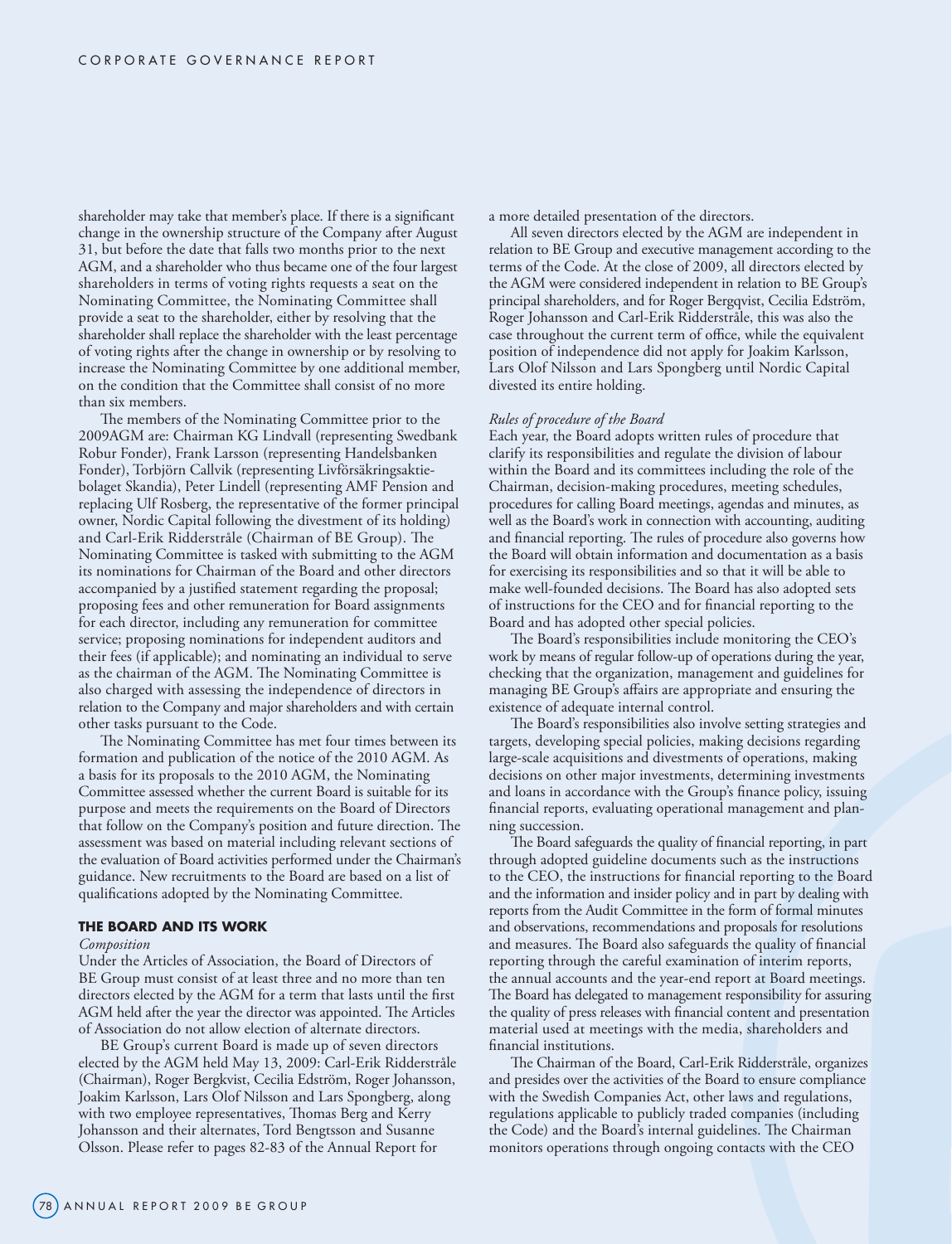and is responsible for ensuring that the other members of the Board receive satisfactory information and data on which to make decisions. The Chairman ensures that directors regularly update and deepen their understanding of BE Group and otherwise are given the training required for the efficient exercise of Board responsibilities. The Chairman also ensures that Board performance is evaluated annually and that relevant sections of the assessments are provided to the Nominating Committee. The Chairman represents BE Group in matters of ownership.

The Board has a Remuneration Committee and an Audit Committee. The purpose of Board committees is to ensure in-depth and efficient Board performance and to prepare items of business in their respective areas. The committees have no authority to make decisions. The members of the committees are appointed annually by the Board at its statutory meeting following its election/re-election by the AGM. Instructions to the Audit Committee are included in the agenda of the Board.

## *Work of the Board in 2009*

According to the current rules of procedure, the Board shall meet on six occasions per year, in addition to its statutory meeting. Additional meetings shall be held as necessary.

The Board held a total of 12 meetings in 2009, of which four were held over the telephone and two per capsulam.

Over the year, the work of the Board focused in particular on strategy discussions regarding the development of the Company over the next three years, issues relating the general economic situation and related matters involving cost savings, acquisitions, investments, financial issues and market communications.

The CEO and CFO were present at all Board meetings and reported on the development of the Group. Apart from the members of the Board, other officers of the BE Group participated in Board meetings to present reports on particular issues and when otherwise deemed appropriate. Attorney Hans Petersson acted as secretary at the Board meetings.

The following table provides a report of attendance by elected directors at the six meetings prior to the AGM and the six meetings after the AGM. As shown, attendance at Board meetings during the year was excellent.

| <b>MEMBER</b>                 | <b>NUMBER OF</b><br><b>MEETINGS</b> |
|-------------------------------|-------------------------------------|
| Carl-Erik Ridderstråle        | 11/12                               |
| Roger Bergqvist               | 12/12                               |
| Cecilia Edström               | 11/12                               |
| Roger Johansson <sup>1)</sup> | 6/12                                |
| Joakim Karlsson               | 11/12                               |
| Lars Olof Nilsson             | 12/12                               |
| Lars Spongberg                | 12/12                               |

<sup>1)</sup> Elected to the Board by the AGM in May 2009.

#### *Audit Committee*

The Audit Committee is tasked with supervising accounting, financial reporting and internal control procedures. Each year, the Company's auditors, in consultation with the Company's CFO, formulate a proposed audit policy and present this to the Audit Committee. Once the proposal has been reviewed and commented on by the Committee, a final proposal is submitted for approval by the Board. Committee activities are oriented towards assuring the quality and accuracy of financial accounting and reporting, internal financial control efforts, Group compliance with applicable regulations and, where applicable, transactions between the Group and related parties.

The Committee also works to comprehend and optimize the management of the Company's financial and operational risks. The Audit Committee also maintains regular contact with BE Group AB and the Group's auditor to generate a continual exchange of opinions and information between the Board and the auditor concerning audit issues, assessing audit performance and adopting guidelines for services other than audits that BE Group is permitted to procure from BE Group's auditor.

The Audit Committee consists of Lars Olof Nilsson (Chairman) and Cecilia Edström. The work of the Committee is regulated by a special set of instructions adopted by the Board as part of its agenda. The Audit Committee held six meetings in 2009 and one in 2010, which were attended by all members. The meetings of the Audit Committee are minuted and reported orally at Board meetings.

## *Remuneration Committee*

In 2009, the duties of the Remuneration Committee mainly dealt with matters related to salaries and other terms of employment, pension benefits and the bonus system for the CEO and the managers reporting directly to him, as well as remuneration issues of a policy nature. In addition, the Committee prepared decision input in certain other remuneration issues that are of a policy nature or otherwise of material significance, such as incentive schemes and profit sharing schemes. The Remuneration Committee was also tasked with drafting executive remuneration policies the Board will present to the AGM for resolution.

In 2010, the assignment of the Remuneration Committee will be adjusted to meet the revised regulations in the Code effective from July 1, 2010 at the latest in accordance with applicable rules of transition. The Remuneration Committee consists of Carl-Erik Ridderstråle (Chairman) and Lars Spongberg. The work of the Committee is regulated by a special set of instructions adopted by the Board as part of its agenda.

The Remuneration Committee met five times in 2009 and three times in 2010 with both members present at all meetings. Committee members have also been in regular communication concerning new hires and other salary issues. Meetings of the Remuneration Committee are minuted and reported orally at Board meetings.

# *Board remuneration*

The fees for the directors elected by the AGM are determined by the AGM on the basis of the Nominating Committee's proposal. Employee representatives to the Board of Directors do not receive directors' fees.

A fee of SEK 400,000 was paid to the Chairman of the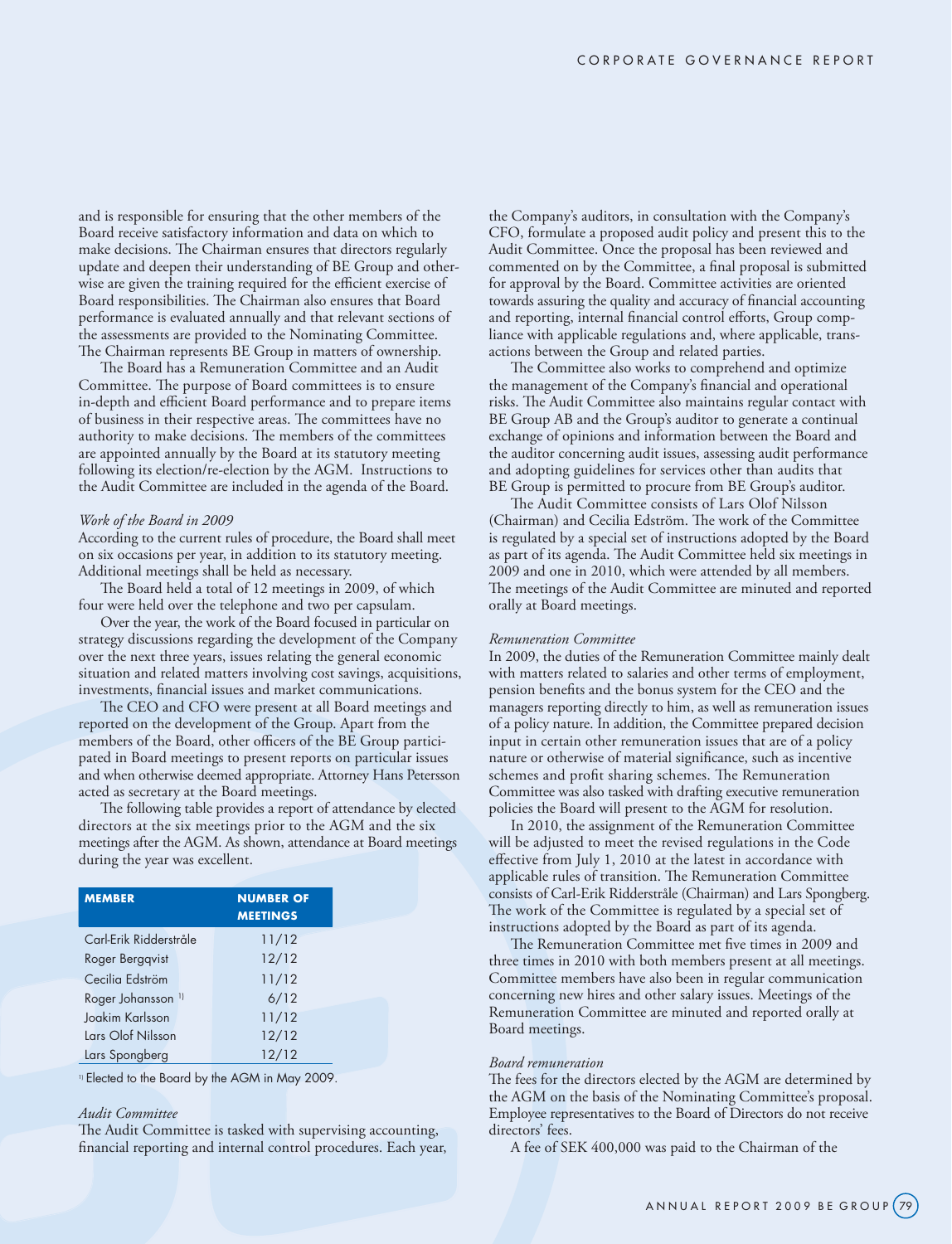Board for the period from the 2009 AGM until the 2010 AGM. The other directors were each paid a fee of SEK 200,000 for the same term of office. Members of the Remuneration Committee were paid a fee of SEK 20,000 each (40,000 total) for committee service.

Members of the Audit Committee were paid fees totaling SEK 80,000 total, including SEK 40,000 to the Chairman and SEK 20,000 to each of the other members. Directors' fees were paid as resolved by the 2009 AGM.

No directors' fees are paid to BE Group employees who sit on subsidiary Boards of directors.

## **GROUP MANAGEMENT**

For the majority of 2009, Group Management consisted of six individuals: Lars Bergström, President and CEO, Torbjörn Clementz, CFO and Deputy CEO, Per Horstmann, Vice President, Purchasing and Production, Per Gullstrand, Business Area Manager CEE, Matti Tiira, Business Area Manager Finland and President of BE Group Oy Ab and Henrik Fries, Business Area Manager Sweden and President of BE Group Sverige AB until October.

Lars Bergström took over as President and CEO effective from March 11, 2009, after the position had been vacated on February 15, 2009 by Håkan Jeppsson. During the period February 15 – March 11, 2009, Torbjörn Clementz was the acting President.

A more detailed presentation of the CEO and other members of Group Management is given on page 84 of the Annual Report.

The CEO leads operations in accordance with the Companies Act and within the parameters set by the Board. In consultation with the Chairman of the Board, the CEO prepares the data and materials the Board requires to make its decisions, presents matters and explains proposed decisions. The CEO is also responsible for BE Group's commercial, strategic and financial development, leading and coordinating daily operations in line with the Board's guidelines and decisions.

The CEO also appoints the members of Group Management in consultation with the Chairman of the Board. BE Group Management reviews operations at monthly meetings presided over by the CEO. The Group Management team also holds weekly conference calls to discuss operations.

## **INTERNAL AUDIT**

BE Group has a simple legal and operational structure and an established governance and internal control system. The Board and the Audit Committee follow up BE Group's assessment of internal control by means including discussions with BE Group's auditors. Given the above, the Board has elected not to maintain a special internal audit unit.

#### **AUDITORS**

At the 2007 AGM, the KPMG AB firm of auditors was elected auditor for BE Group for a period of four years. Alf Svensson, authorized public accountant, is the principal auditor. The auditor maintains regular contact with the Chairman of the Board, the Audit Committee and Group Management.

BE Group's auditor is tasked with auditing the Annual Report and accounting records as well as the management of the Company by the CEO and the Board of Directors. The auditor works according to an audit plan, into which the opinions of the Board have been incorporated, and has reported its observations to the Board. Reports have been submitted during the progress of the audit and in connection with the adoption of the 2009 Year-end Report on February 4, 2010.

The auditor also participates in the AGM, where he outlines the audit process and his observations in an audit report.

Over the year, the auditor has also performed certain consulting assignments outside the scope of the audit - these have mainly involved advice on accounting matters.

The external audit is conducted in accordance with the generally accepted accounting principles in Sweden. The auditing of documentation for the Annual Report for legal units outside Sweden is conducted in accordance with legal requirements and other applicable regulations in the relevant countries, in accordance with generally accepted accounting principles and accompanied by audit reports where so required by local legislation.

# **INTERNAL CONTROL AND RISK MANAGEMENT REGARDING THE FINANCIAL STATEMENTS FOR THE 2009 FINANCIAL YEAR**

BE Group's Board of Directors complies with the Code and accordingly provides a description of the key elements of the Company's system for internal control and risk management with regard to financial reporting.

The Board and its Audit Committee monitor the quality of the financial reports and BE Group's internal control systems and review BE Group's risk scenario. This is achieved by issuing instructions to the CEO, setting requirements for the contents of regular reports on financial conditions to the Board, and through reviews conducted together with the Board and auditors. The Board and Audit Committee review and assure the quality of financial reports, including year-end and annual reports and have delegated responsibility for assuring the quality of press releases of a financial nature and presentation materials used in meetings with the media, shareholders and financial institutions.

Aimed at giving the Board a basis for establishing the appropriate level of internal governance and control, BE Group carried out in 2007 an audit of internal control in a number of focus areas. External consultant services were used to perform the audit, which has been followed up at the Group and local levels, resulting in a number of improvements to the internal control environment. In 2008 and 2009, follow-ups were conducted in these areas as part of the external audit.

To further strengthen the internal audit environment, the Board resolved, towards the end of 2009, to appoint an Internal Audit Council that will systematically identify areas for review and monitor and control the Group's internal audit efforts. The Internal Audit Council will be headed by the Group CFO and will report to the Board's Audit Committee. This has been done to strengthen the internal control function at both the Group and local level for the future.